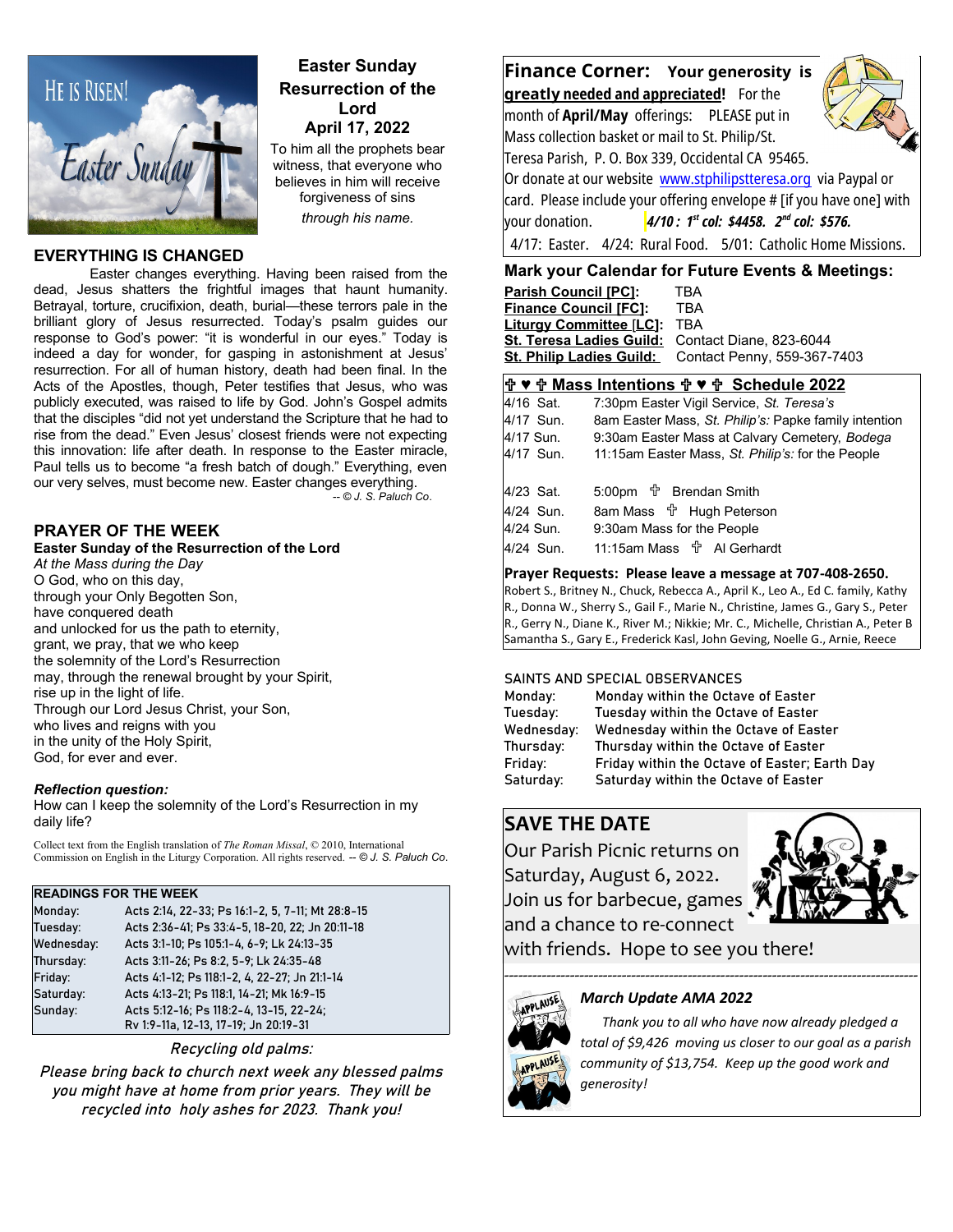

*RURAL FOOD PROGRAM UPDATE for APRIL 2022*

 On Tuesday, April 12, forty-seven families, (118 individuals) were welcomed to our distribution and selected fresh produce, milk, eggs, poultry, beef , fish or vegetarian items, commodities, snacks and bread. All who are in need are welcome to receive nutritional support from our Program. One of our clients provided colorful hand crocheted caps which were offered to all clients during the very chilly morning.

Filled Easter eggs were offered by Volunteers to every client to share with their family. Our volunteers even found time to help with the weeding in the hall parking lot. What an amazing group!

We have opened the hall to in-person shopping for our clients who can choose specific foods from our program for their families. It also allows volunteers and clients to re connect post pandemic.

If you are aware of a family which needs nutritional assistance, please let them know about our program. Leave a message at the parish office, (707) 408-2650 to get a call back with additional information and to answer your questions.

 This program is funded through monthly Rural Food Collection, private donations and the dedicated, awesome volunteers. Thank you for your generous donations as we strive to meet the nutritional needs of all attendees at our food distributions.

RURAL FOOD VOLUNTEER OPPORTUNITIES in the Parish Hall and parking area: Saturday, May 7, 9-10:00am repackaging; Monday, May 9, 9:00 – 11:00am set up and Tuesday, May 10, 7:30a – 11:00am to distribute food to clients.



## *I live no longer I (my ego), but Christ lives in me***.**

The Gospels are not just audible – such as we experience them every Sunday. They are also legible, which means you can actually read them and ponder what they are presenting. And if you do ponder the Gospel narratives that tell of Christ's resurrection, such pondering may have a *radical* effect upon you. What I mean is: people may not be able to recognize you.

Have you noticed how at first his followers – confronted by Christ's resurrection – don't get it? When he appeared in that upper room, his disciples assumed he was a ghost; they were startled and terrified. As for the two disciples Jesus joined on the road to Emmaus asking what sort of things they were discussing, there was no recognition on their part – only surprise that he hadn't heard the news of his death! Only after the disciples invited him to dine at an Inn and Jesus broke bread as if he were breaking open their minds did they recognize him – and now knew why their hearts were aflame when he spoke to them.

And then there was Mary Magdalene back at the tomb, distressed over the missing body – who, seeing a gardener, asks who stole it – then hears her name spoken with such affection and only then does the gardener turn out to be Jesus, much to her astonishment. And of course we have Thomas – who missed out on the first appearance of Jesus to his disciples in that upper room. He can't believe their story. Dead is dead. "If whatever it was you saw can show me wounds in his hands and side – verifiable evidence of an execution – then I might (I say *might*) believe what you say." And then there is that fishing moment in John's Gospel *when it was already dawn, Jesus was standing on the shore; but the disciples did not realize that it was Jesus.*

And so we too may be initially perplexed by these resurrection narratives. Unless - for instance - we understand how *St. Paul* understood Christ's death and resurrection! For him it was more than a one-time event within a Roman governor's jurisdiction. For Paul Christ's death and resurrection was something for each of us *to experience – liturgically, sacramentally*, *as pivotal, crucial* to our lives. Did you know that? As Paul says in his letters: *I have been crucified with Christ: yet I live no longer I, but Christ lives in me*. Or again: *Or are you unaware that we who were baptized into Christ Jesus were baptized into his death? . . . so that just as Christ was raised from the dead . . . we too might live in newness of life.* That process is to begin from the day of your baptism – meaning you are already risen from the dead. The Gospel resurrection narratives were but prelude to our own – daily.

So getting back to where we began – relative to the initial failure of people to recognize the risen Christ - have you at times also become unrecognizable; are you the person you were twenty, forty years ago – even as Paul was no longer Saul? I mean if you are being daily processed from who and what you were to someone who has laid aside one's burial clothes and now breaks bread and sets hearts on fire – and who enters a room and radiates: *Peace be with you* and is so sensitive as to say within a dense crowd *Who touched me?* are you not rising from the dead into a fresher apparition - everyday? *--Geoff Wood, 4/17/22*